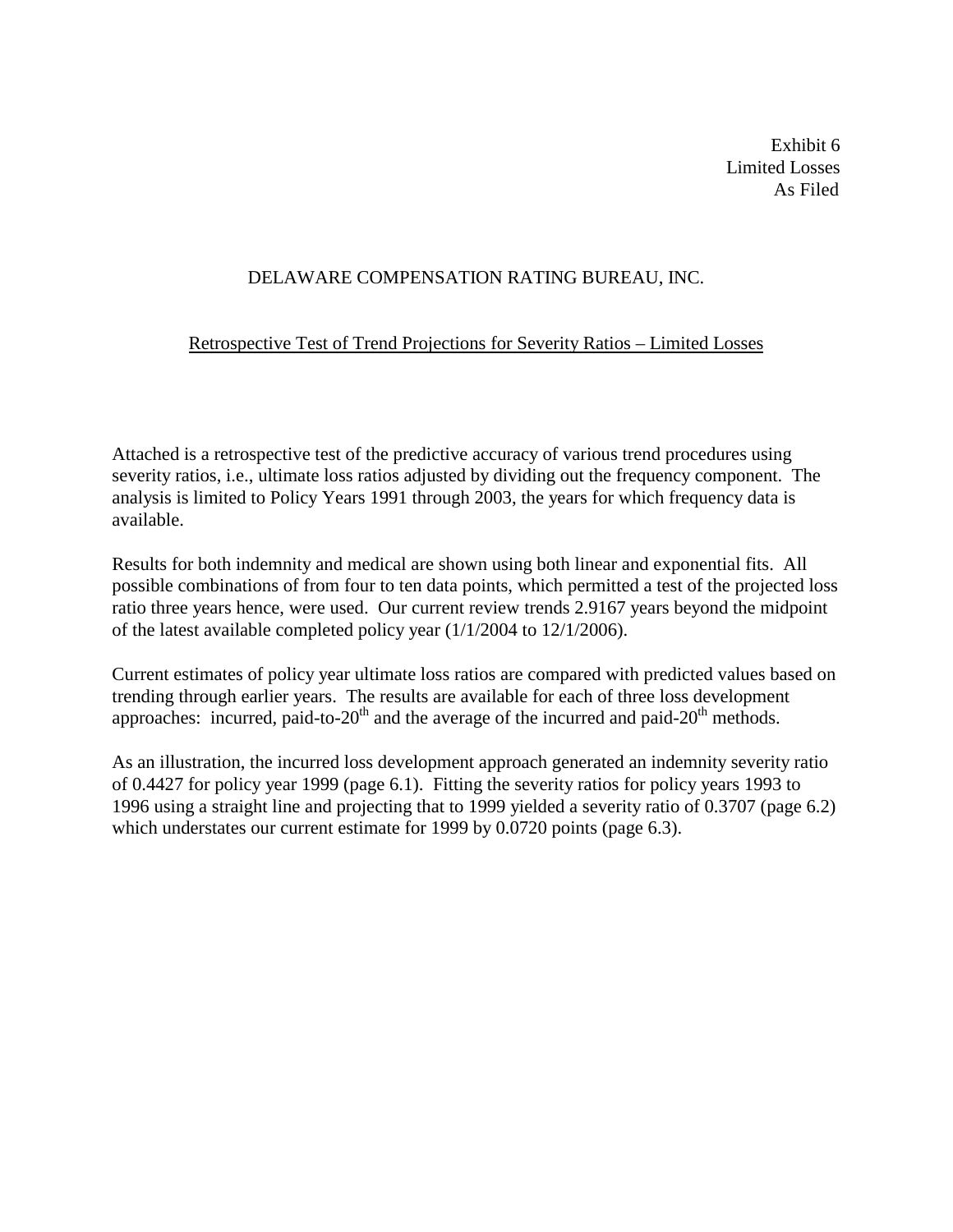#### **Indemnity Actual Ultimate Limited Severity Ratios**

| <b>INDEMNITY</b> |        | Ult Limited           | Ult Limited           | Ult Limited    |
|------------------|--------|-----------------------|-----------------------|----------------|
|                  | Policy | <b>Severity Ratio</b> | <b>Severity Ratio</b> | Severity Ratio |
|                  | Year   | (Avg Pd & Inc)        | (Incur)               | (Pd-20)        |
|                  | 1991   | 0.3043                | 0.3000                | 0.3086         |
|                  | 1992   | 0.3065                | 0.2985                | 0.3145         |
|                  | 1993   | 0.3188                | 0.3157                | 0.3220         |
|                  | 1994   | 0.3046                | 0.2974                | 0.3118         |
|                  | 1995   | 0.3132                | 0.3065                | 0.3201         |
|                  | 1996   | 0.3546                | 0.3518                | 0.3574         |
|                  | 1997   | 0.3583                | 0.3683                | 0.3484         |
|                  | 1998   | 0.3659                | 0.3632                | 0.3685         |
|                  | 1999   | 0.4419                | 0.4427                | 0.4411         |
|                  | 2000   | 0.5620                | 0.5773                | 0.5470         |
|                  | 2001   | 0.5250                | 0.5511                | 0.4990         |
|                  | 2002   | 0.5188                | 0.5285                | 0.5091         |
|                  | 2003   | 0.5260                | 0.5495                | 0.5026         |

 $Trend # Years =  $3$$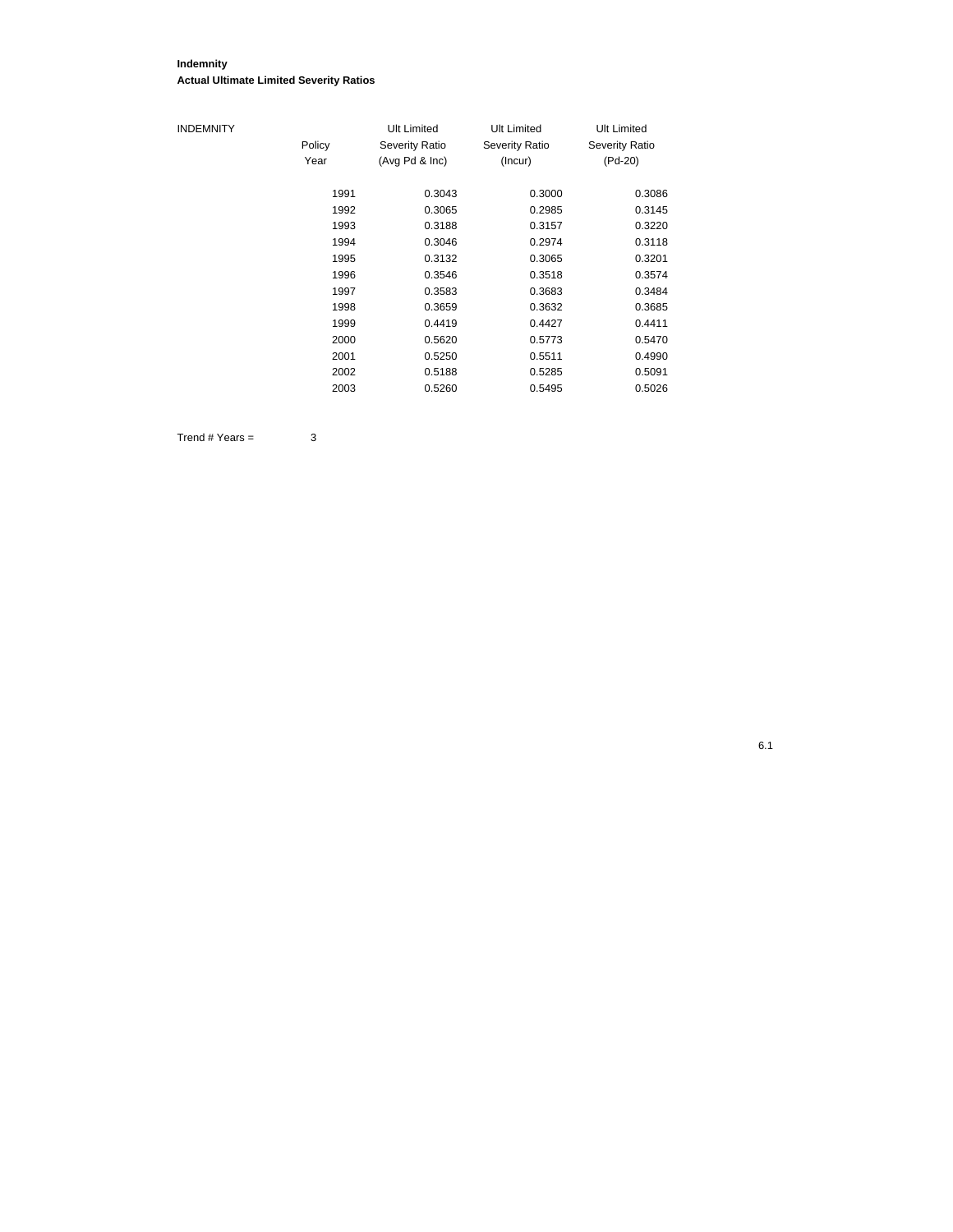# **Indemnity Linear Fit Trended Severity Ratios**

| Years          | 3 Yr  | Severity       | Severity | Severity  |
|----------------|-------|----------------|----------|-----------|
| Used           | Trend | Ratio          | Ratio    | Ratio     |
| $($ # $Yrs)$   | To    | (Avg Pd & Inc) | (Incur)  | $(Pd-20)$ |
| 1991-1994 (4)  | 1997  | 0.3145         | 0.3071   | 0.3219    |
| 1992-1995 (4)  | 1998  | 0.3134         | 0.3071   | 0.3201    |
| 1993-1996 (4)  | 1999  | 0.3750         | 0.3707   | 0.3794    |
| 1994-1997 (4)  | 2000  | 0.4238         | 0.4471   | 0.4006    |
| 1995-1998 (4)  | 2001  | 0.4208         | 0.4314   | 0.4099    |
| 1996-1999 (4)  | 2002  | 0.5015         | 0.5019   | 0.5009    |
| 1997-2000 (4)  | 2003  | 0.7412         | 0.7558   | 0.7270    |
| 1991-1995 (5)  | 1998  | 0.3174         | 0.3096   | 0.3256    |
| 1992-1996 (5)  | 1999  | 0.3648         | 0.3627   | 0.3671    |
| 1993-1997 (5)  | 2000  | 0.3944         | 0.4077   | 0.3811    |
| 1994-1998 (5)  | 2001  | 0.4232         | 0.4341   | 0.4121    |
| 1995-1999 (5)  | 2002  | 0.5011         | 0.5084   | 0.4937    |
| 1996-2000 (5)  | 2003  | 0.6657         | 0.6834   | 0.6484    |
| 1991-1996 (6)  | 1999  | 0.3574         | 0.3532   | 0.3618    |
| 1992-1997 (6)  | 2000  | 0.3849         | 0.3963   | 0.3737    |
| 1993-1998 (6)  | 2001  | 0.4047         | 0.4117   | 0.3977    |
| 1994-1999 (6)  | 2002  | 0.4897         | 0.4985   | 0.4809    |
| 1995-2000 (6)  | 2003  | 0.6372         | 0.6565   | 0.6180    |
| 1991-1997 (7)  | 2000  | 0.3770         | 0.3845   | 0.3697    |
| 1992-1998 (7)  | 2001  | 0.3975         | 0.4046   | 0.3905    |
| 1993-1999 (7)  | 2002  | 0.4661         | 0.4725   | 0.4597    |
| 1994-2000 (7)  | 2003  | 0.6088         | 0.6275   | 0.5903    |
| 1991-1998 (8)  | 2001  | 0.3907         | 0.3955   | 0.3858    |
| 1992-1999 (8)  | 2002  | 0.4527         | 0.4595   | 0.4459    |
| 1993-2000 (8)  | 2003  | 0.5748         | 0.5902   | 0.5595    |
| 1991-1999 (9)  | 2002  | 0.4410         | 0.4461   | 0.4358    |
| 1992-2000 (9)  | 2003  | 0.5514         | 0.5662   | 0.5368    |
| 1991-2000 (10) | 2003  | 0.5314         | 0.5440   | 0.5190    |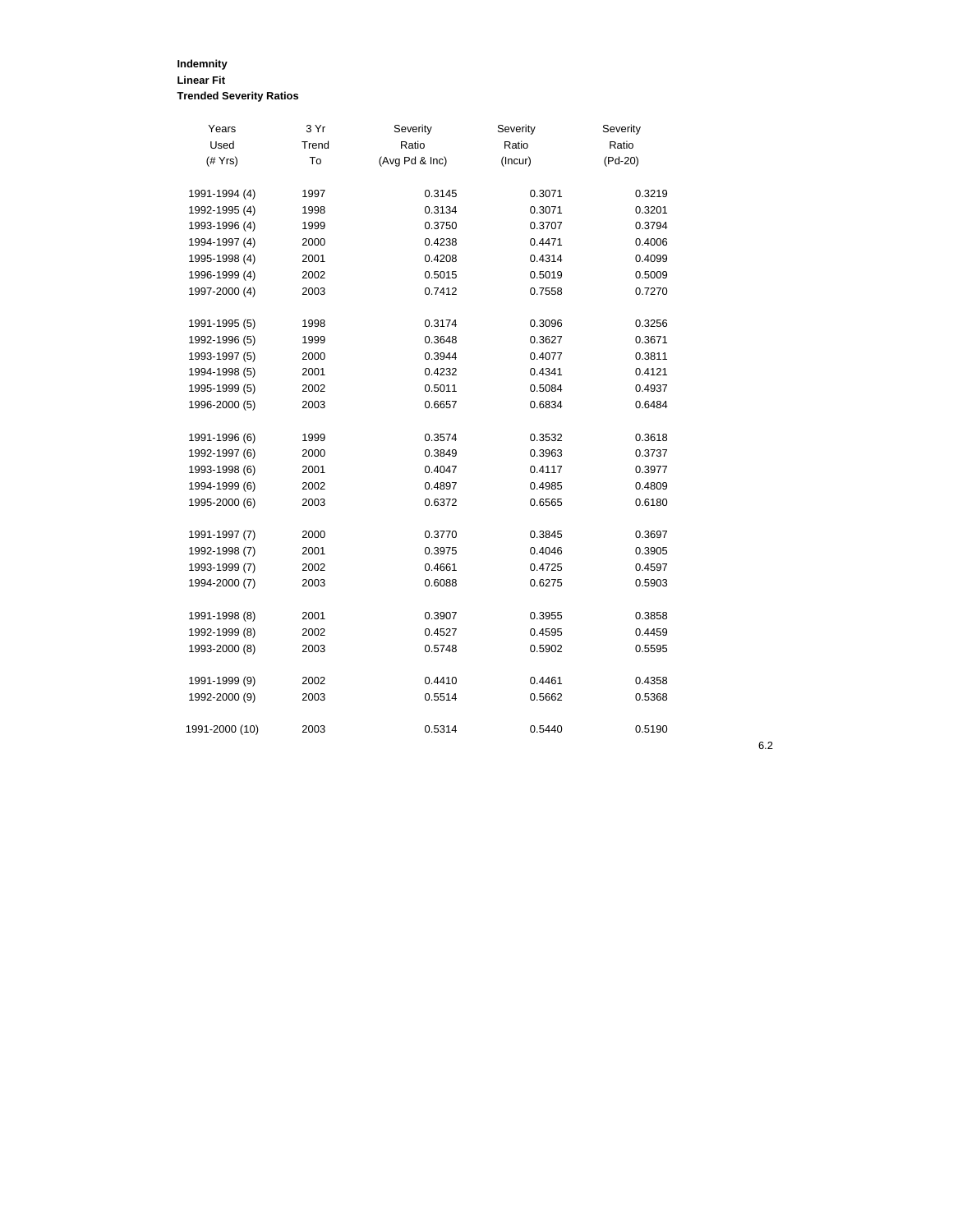# **Indemnity Linear Fit Differences: (Actual - Trended)**

| Years          | 3 Yr  | Severity       | Severity  | Severity  |
|----------------|-------|----------------|-----------|-----------|
| Used           | Trend | Ratio          | Ratio     | Ratio     |
| $(\#$ Yrs)     | To    | (Avg Pd & Inc) | (Incur)   | $(Pd-20)$ |
| 1991-1994 (4)  | 1997  | 0.0438         | 0.0612    | 0.0265    |
| 1992-1995 (4)  | 1998  | 0.0525         | 0.0561    | 0.0484    |
| 1993-1996 (4)  | 1999  | 0.0669         | 0.0720    | 0.0617    |
| 1994-1997 (4)  | 2000  | 0.1382         | 0.1302    | 0.1464    |
| 1995-1998 (4)  | 2001  | 0.1042         | 0.1197    | 0.0891    |
| 1996-1999 (4)  | 2002  | 0.0173         | 0.0266    | 0.0082    |
| 1997-2000 (4)  | 2003  | $-0.2152$      | $-0.2063$ | $-0.2244$ |
|                |       |                |           |           |
| 1991-1995 (5)  | 1998  | 0.0485         | 0.0536    | 0.0430    |
| 1992-1996 (5)  | 1999  | 0.0771         | 0.0800    | 0.0740    |
| 1993-1997 (5)  | 2000  | 0.1676         | 0.1696    | 0.1659    |
| 1994-1998 (5)  | 2001  | 0.1018         | 0.1170    | 0.0869    |
| 1995-1999 (5)  | 2002  | 0.0177         | 0.0201    | 0.0155    |
| 1996-2000 (5)  | 2003  | $-0.1397$      | -0.1339   | $-0.1458$ |
|                |       |                |           |           |
| 1991-1996 (6)  | 1999  | 0.0845         | 0.0895    | 0.0793    |
| 1992-1997 (6)  | 2000  | 0.1771         | 0.1810    | 0.1733    |
| 1993-1998 (6)  | 2001  | 0.1203         | 0.1394    | 0.1013    |
| 1994-1999 (6)  | 2002  | 0.0291         | 0.0300    | 0.0282    |
| 1995-2000 (6)  | 2003  | $-0.1112$      | $-0.1070$ | $-0.1154$ |
| 1991-1997 (7)  | 2000  | 0.1850         | 0.1928    | 0.1773    |
| 1992-1998 (7)  | 2001  | 0.1275         | 0.1465    | 0.1085    |
| 1993-1999 (7)  | 2002  | 0.0527         | 0.0560    | 0.0494    |
| 1994-2000 (7)  | 2003  | $-0.0828$      | $-0.0780$ | $-0.0877$ |
|                |       |                |           |           |
| 1991-1998 (8)  | 2001  | 0.1343         | 0.1556    | 0.1132    |
| 1992-1999 (8)  | 2002  | 0.0661         | 0.0690    | 0.0632    |
| 1993-2000 (8)  | 2003  | $-0.0488$      | $-0.0407$ | $-0.0569$ |
| 1991-1999 (9)  | 2002  | 0.0778         | 0.0824    | 0.0733    |
| 1992-2000 (9)  |       | $-0.0254$      | $-0.0167$ | $-0.0342$ |
|                | 2003  |                |           |           |
| 1991-2000 (10) | 2003  | $-0.0054$      | 0.0055    | $-0.0164$ |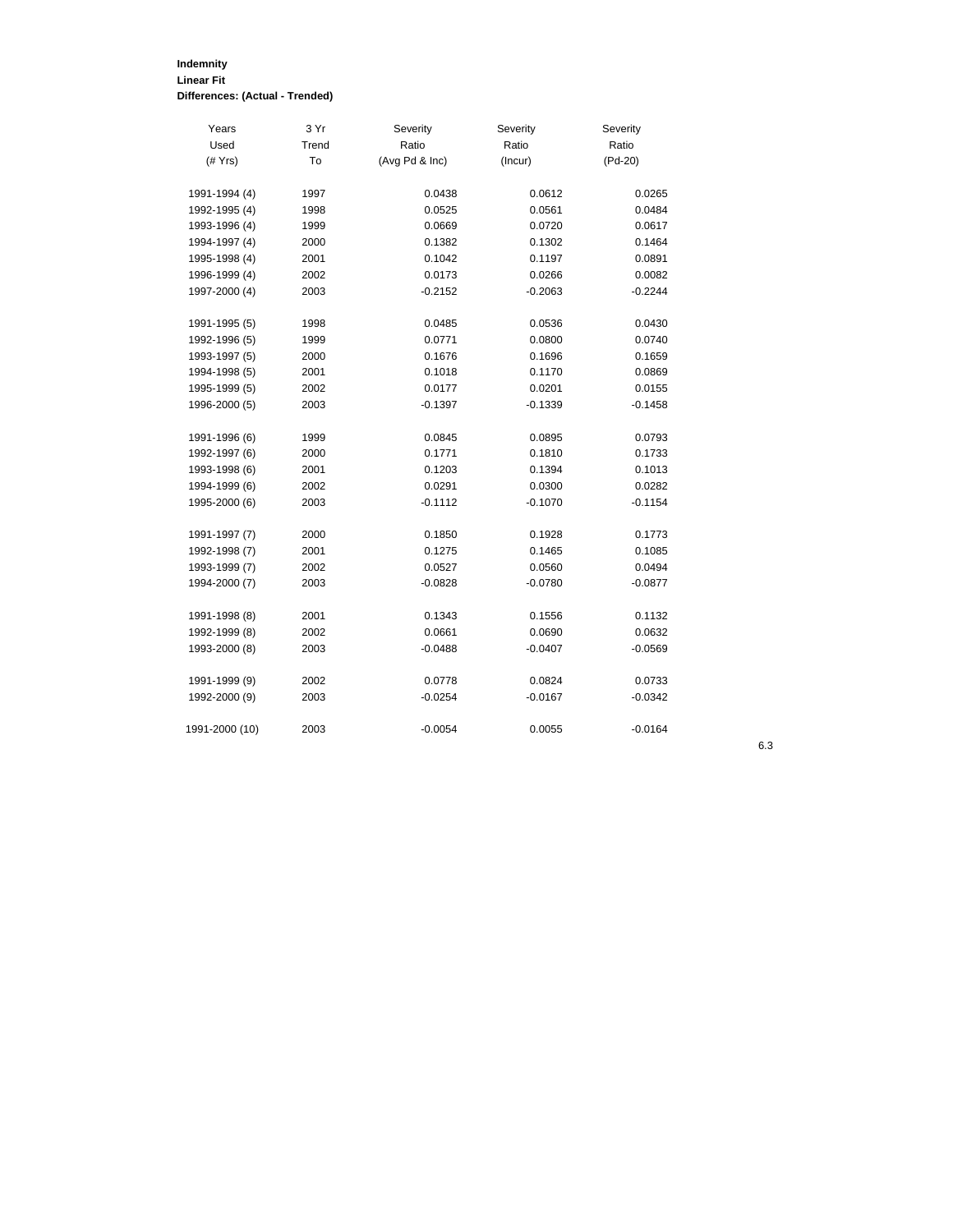#### **Indemnity Exponential Fit Trended Severity Ratios**

| Years          | 3 Yr  | Severity       | Severity | Severity  |
|----------------|-------|----------------|----------|-----------|
| Used           | Trend | Ratio          | Ratio    | Ratio     |
| $($ # $Yrs)$   | To    | (Avg Pd & Inc) | (Incur)  | $(Pd-20)$ |
|                |       |                |          |           |
| 1991-1994 (4)  | 1997  | 0.3144         | 0.3069   | 0.3220    |
| 1992-1995 (4)  | 1998  | 0.3134         | 0.3071   | 0.3200    |
| 1993-1996 (4)  | 1999  | 0.3767         | 0.3721   | 0.3814    |
| 1994-1997 (4)  | 2000  | 0.4369         | 0.4681   | 0.4076    |
| 1995-1998 (4)  | 2001  | 0.4305         | 0.4449   | 0.4162    |
| 1996-1999 (4)  | 2002  | 0.5144         | 0.5149   | 0.5139    |
| 1997-2000 (4)  | 2003  | 0.8491         | 0.8623   | 0.8363    |
| 1991-1995 (5)  | 1998  | 0.3175         | 0.3095   | 0.3257    |
| 1992-1996 (5)  | 1999  | 0.3659         | 0.3639   | 0.3680    |
| 1993-1997 (5)  | 2000  | 0.3992         | 0.4147   | 0.3840    |
| 1994-1998 (5)  | 2001  | 0.4347         | 0.4500   | 0.4199    |
| 1995-1999 (5)  | 2002  | 0.5224         | 0.5341   | 0.5107    |
| 1996-2000 (5)  | 2003  | 0.7211         | 0.7432   | 0.6997    |
|                |       |                |          |           |
| 1991-1996 (6)  | 1999  | 0.3580         | 0.3537   | 0.3626    |
| 1992-1997 (6)  | 2000  | 0.3883         | 0.4015   | 0.3756    |
| 1993-1998 (6)  | 2001  | 0.4110         | 0.4197   | 0.4022    |
| 1994-1999 (6)  | 2002  | 0.5108         | 0.5249   | 0.4970    |
| 1995-2000 (6)  | 2003  | 0.6903         | 0.7188   | 0.6627    |
| 1991-1997 (7)  | 2000  | 0.3795         | 0.3877   | 0.3714    |
| 1992-1998 (7)  | 2001  | 0.4026         | 0.4115   | 0.3939    |
| 1993-1999 (7)  | 2002  | 0.4787         | 0.4880   | 0.4695    |
| 1994-2000 (7)  | 2003  | 0.6538         | 0.6819   | 0.6267    |
| 1991-1998 (8)  | 2001  | 0.3947         | 0.4006   | 0.3889    |
| 1992-1999 (8)  | 2002  | 0.4624         | 0.4721   | 0.4529    |
| 1993-2000 (8)  | 2003  | 0.6027         | 0.6236   | 0.5824    |
|                |       |                |          |           |
| 1991-1999 (9)  | 2002  | 0.4483         | 0.4554   | 0.4413    |
| 1992-2000 (9)  | 2003  | 0.5715         | 0.5912   | 0.5524    |
| 1991-2000 (10) | 2003  | 0.5454         | 0.5612   | 0.5301    |
|                |       |                |          |           |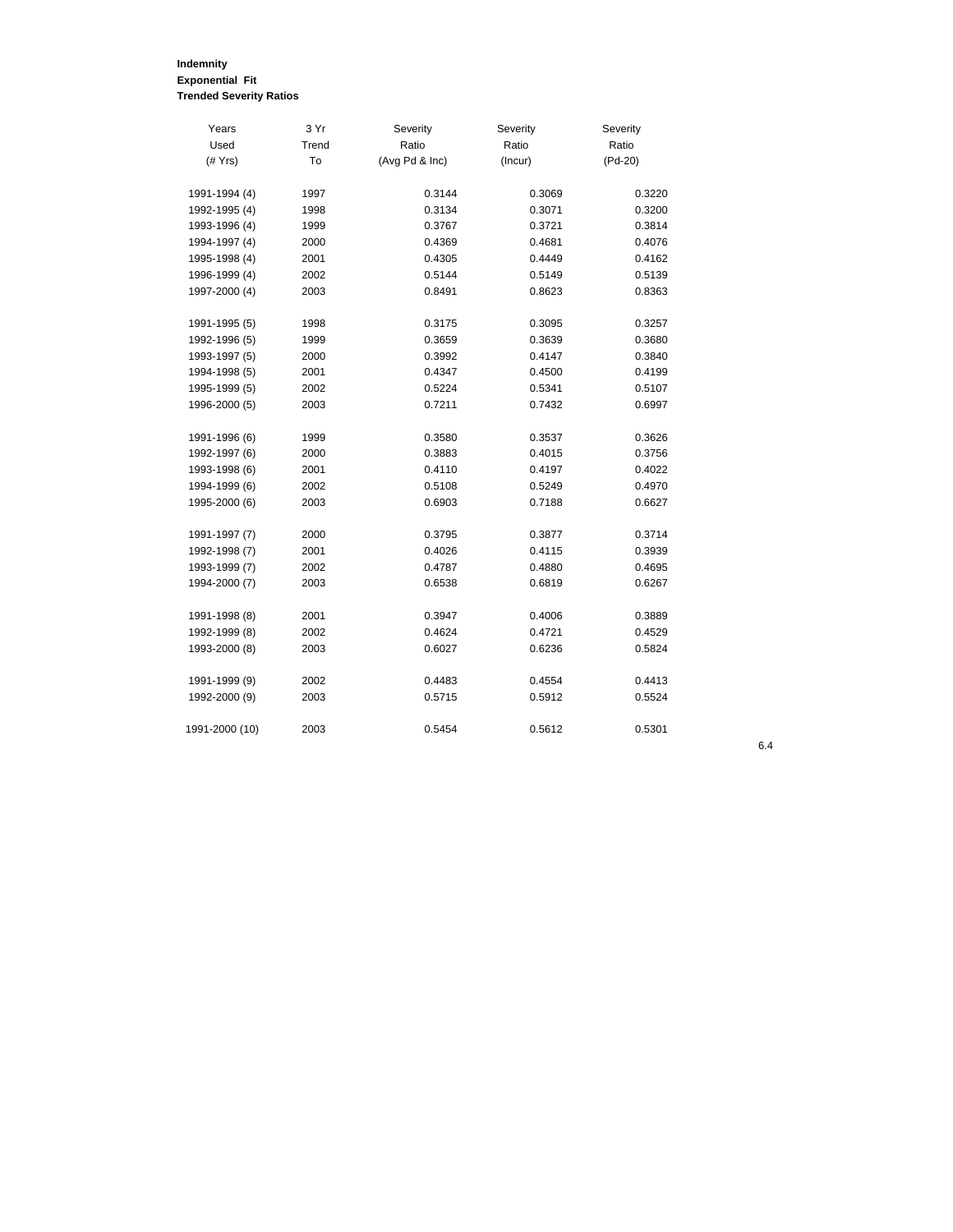# **Indemnity Exponential Fit Differences: (Actual - Trended)**

| Years          | 3 Yr  | Severity       | Severity  | Severity  |
|----------------|-------|----------------|-----------|-----------|
| Used           | Trend | Ratio          | Ratio     | Ratio     |
| $($ # $Yrs)$   | To    | (Avg Pd & Inc) | (Incur)   | $(Pd-20)$ |
|                |       |                |           |           |
| 1991-1994 (4)  | 1997  | 0.0439         | 0.0614    | 0.0264    |
| 1992-1995 (4)  | 1998  | 0.0525         | 0.0561    | 0.0485    |
| 1993-1996 (4)  | 1999  | 0.0652         | 0.0706    | 0.0597    |
| 1994-1997 (4)  | 2000  | 0.1251         | 0.1092    | 0.1394    |
| 1995-1998 (4)  | 2001  | 0.0945         | 0.1062    | 0.0828    |
| 1996-1999 (4)  | 2002  | 0.0044         | 0.0136    | $-0.0048$ |
| 1997-2000 (4)  | 2003  | $-0.3231$      | $-0.3128$ | $-0.3337$ |
| 1991-1995 (5)  | 1998  | 0.0484         | 0.0537    | 0.0428    |
| 1992-1996 (5)  | 1999  | 0.0760         | 0.0788    | 0.0731    |
| 1993-1997 (5)  | 2000  | 0.1628         | 0.1626    | 0.1630    |
| 1994-1998 (5)  | 2001  | 0.0903         | 0.1011    | 0.0791    |
| 1995-1999 (5)  | 2002  | $-0.0036$      | $-0.0056$ | $-0.0016$ |
| 1996-2000 (5)  | 2003  | $-0.1951$      | -0.1937   | $-0.1971$ |
| 1991-1996 (6)  | 1999  | 0.0839         | 0.0890    | 0.0785    |
| 1992-1997 (6)  | 2000  | 0.1737         | 0.1758    | 0.1714    |
| 1993-1998 (6)  | 2001  | 0.1140         | 0.1314    | 0.0968    |
| 1994-1999 (6)  | 2002  | 0.0080         | 0.0036    | 0.0121    |
| 1995-2000 (6)  | 2003  | $-0.1643$      | $-0.1693$ | $-0.1601$ |
|                |       |                |           |           |
| 1991-1997 (7)  | 2000  | 0.1825         | 0.1896    | 0.1756    |
| 1992-1998 (7)  | 2001  | 0.1224         | 0.1396    | 0.1051    |
| 1993-1999 (7)  | 2002  | 0.0401         | 0.0405    | 0.0396    |
| 1994-2000 (7)  | 2003  | $-0.1278$      | $-0.1324$ | $-0.1241$ |
| 1991-1998 (8)  | 2001  | 0.1303         | 0.1505    | 0.1101    |
| 1992-1999 (8)  | 2002  | 0.0564         | 0.0564    | 0.0562    |
| 1993-2000 (8)  | 2003  | $-0.0767$      | $-0.0741$ | $-0.0798$ |
| 1991-1999 (9)  | 2002  | 0.0705         | 0.0731    | 0.0678    |
| 1992-2000 (9)  | 2003  | $-0.0455$      | $-0.0417$ | $-0.0498$ |
|                |       |                |           |           |
| 1991-2000 (10) | 2003  | $-0.0194$      | $-0.0117$ | $-0.0275$ |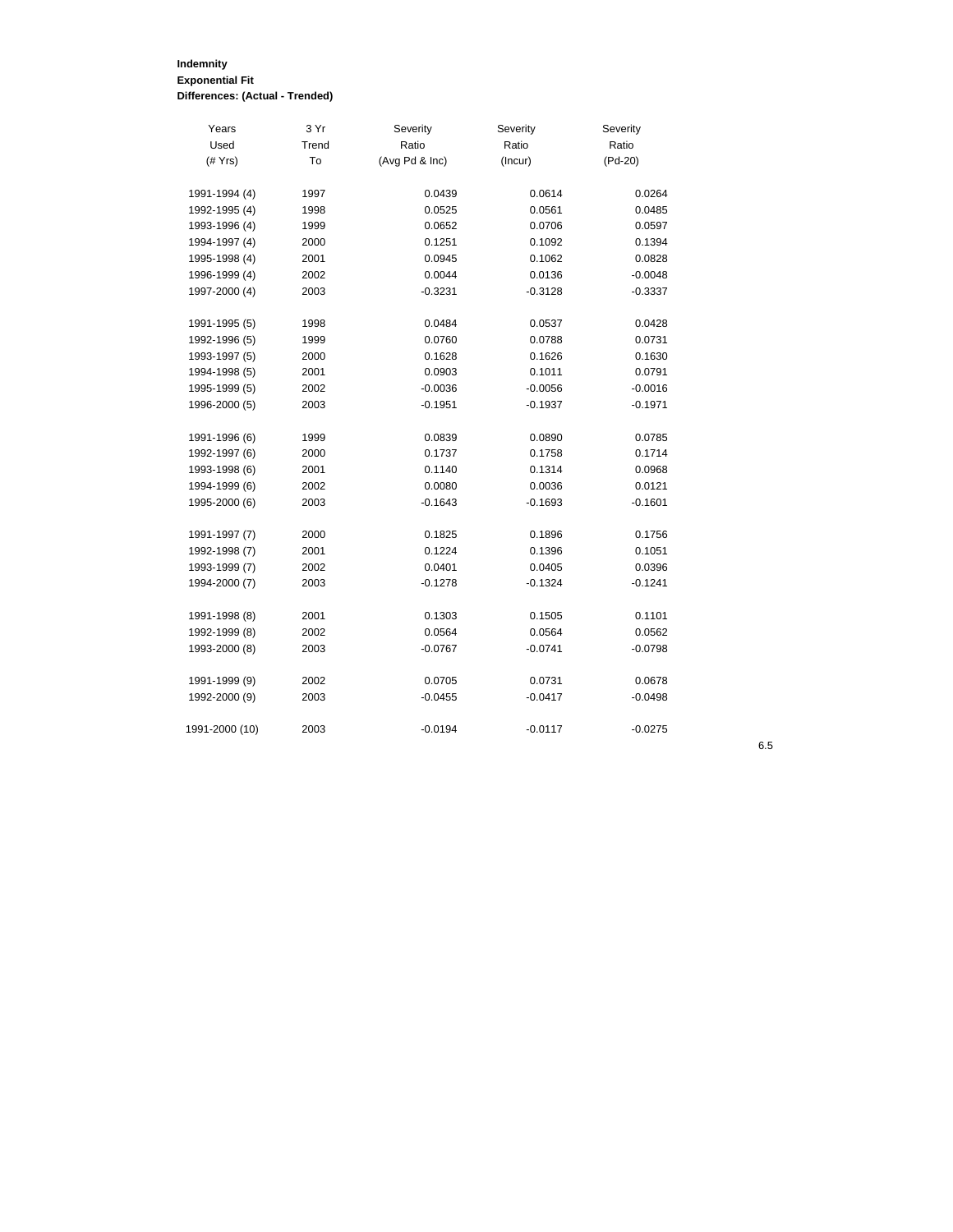#### **Medical Actual Ultimate Limited Severity Ratios**

# $MEDICAL$

|        | Ult Limited           | Ult Limited    | Ult Limited    |
|--------|-----------------------|----------------|----------------|
| Policy | <b>Severity Ratio</b> | Severity Ratio | Severity Ratio |
| Year   | (Avg Pd & Inc)        | (Incur)        | (Pd-20)        |
|        |                       |                |                |
| 1991   | 0.2659                | 0.2695         | 0.2623         |
| 1992   | 0.2976                | 0.2993         | 0.2961         |
| 1993   | 0.2978                | 0.3042         | 0.2913         |
| 1994   | 0.3167                | 0.3341         | 0.2992         |
| 1995   | 0.3429                | 0.3584         | 0.3275         |
| 1996   | 0.3880                | 0.4168         | 0.3592         |
| 1997   | 0.4233                | 0.4588         | 0.3878         |
| 1998   | 0.4917                | 0.5273         | 0.4560         |
| 1999   | 0.5671                | 0.6166         | 0.5175         |
| 2000   | 0.7096                | 0.8086         | 0.6105         |
| 2001   | 0.6979                | 0.8000         | 0.5958         |
| 2002   | 0.7153                | 0.8175         | 0.6128         |
| 2003   | 0.7432                | 0.8324         | 0.6541         |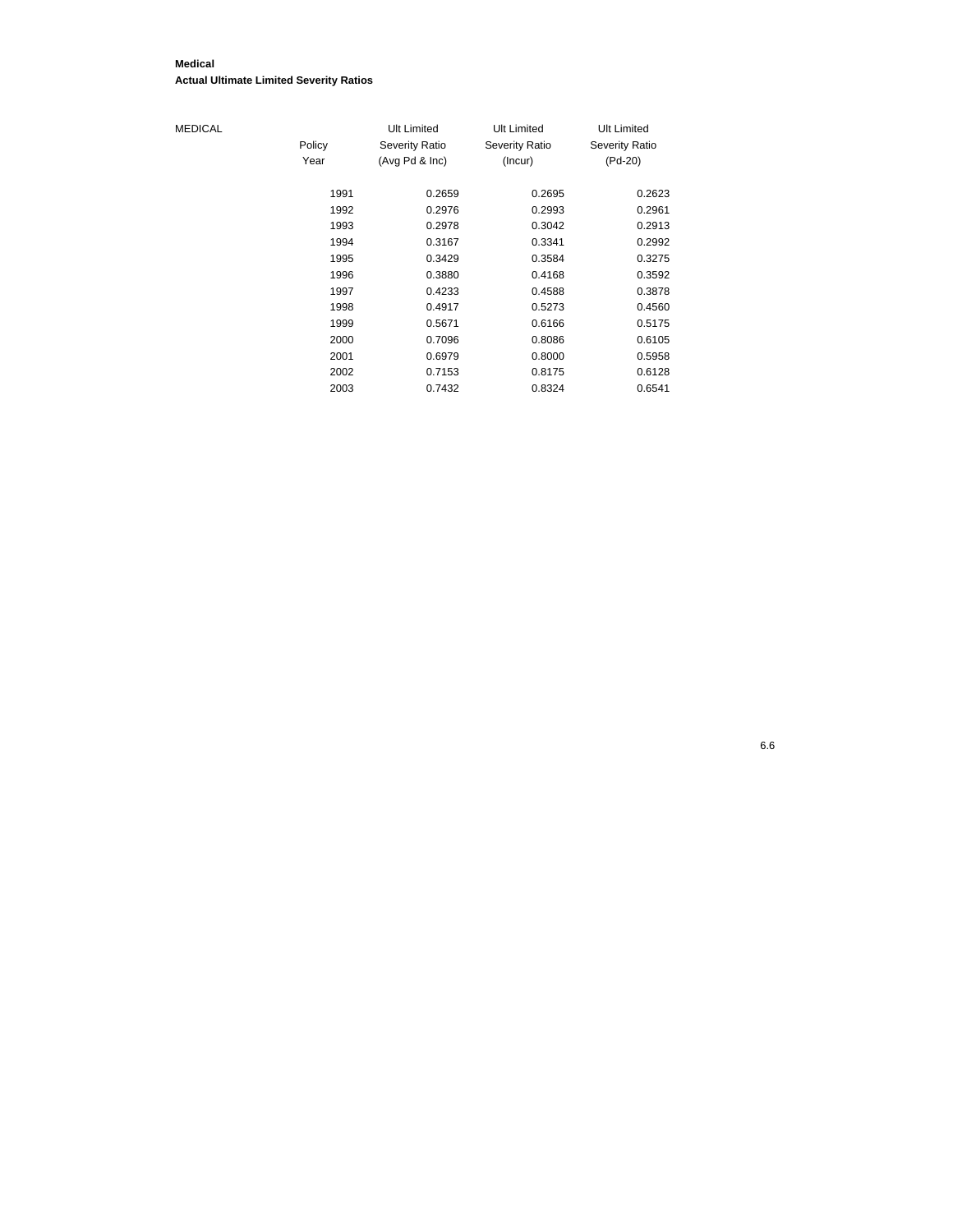# **Medical Linear Fit Trended Severity Ratios**

| Years          | 3 Yr  | Severity       | Severity | Severity |
|----------------|-------|----------------|----------|----------|
| Used           | Trend | Ratio          | Ratio    | Ratio    |
| $($ # $Yrs)$   | To    | (Avg Pd & Inc) | (Incur)  | (Pd-20)  |
| 1991-1994 (4)  | 1997  | 0.3632         | 0.3912   | 0.3349   |
| 1992-1995 (4)  | 1998  | 0.3834         | 0.4172   | 0.3495   |
| 1993-1996 (4)  | 1999  | 0.4699         | 0.5163   | 0.4237   |
| 1994-1997 (4)  | 2000  | 0.5319         | 0.5867   | 0.4773   |
| 1995-1998 (4)  | 2001  | 0.6282         | 0.6872   | 0.5690   |
| 1996-1999 (4)  | 2002  | 0.7401         | 0.8054   | 0.6745   |
| 1997-2000 (4)  | 2003  | 0.9684         | 1.1152   | 0.8213   |
| 1991-1995 (5)  | 1998  | 0.3907         | 0.4194   | 0.3620   |
| 1992-1996 (5)  | 1999  | 0.4416         | 0.4872   | 0.3959   |
| 1993-1997 (5)  | 2000  | 0.5149         | 0.5704   | 0.4595   |
| 1994-1998 (5)  | 2001  | 0.6077         | 0.6625   | 0.5529   |
| 1995-1999 (5)  | 2002  | 0.7187         | 0.7890   | 0.6480   |
| 1996-2000 (5)  | 2003  | 0.9094         | 1.0363   | 0.7824   |
| 1991-1996 (6)  | 1999  | 0.4384         | 0.4787   | 0.3981   |
| 1992-1997 (6)  | 2000  | 0.4898         | 0.5442   | 0.4354   |
| 1993-1998 (6)  | 2001  | 0.5864         | 0.6432   | 0.5297   |
| 1994-1999 (6)  | 2002  | 0.6941         | 0.7602   | 0.6278   |
| 1995-2000 (6)  | 2003  | 0.8704         | 0.9898   | 0.7508   |
| 1991-1997 (7)  | 2000  | 0.4828         | 0.5324   | 0.4331   |
| 1992-1998 (7)  | 2001  | 0.5593         | 0.6161   | 0.5023   |
| 1993-1999 (7)  | 2002  | 0.6693         | 0.7360   | 0.6025   |
| 1994-2000 (7)  | 2003  | 0.8336         | 0.9423   | 0.7248   |
| 1991-1998 (8)  | 2001  | 0.5469         | 0.6004   | 0.4933   |
| 1992-1999 (8)  | 2002  | 0.6399         | 0.7061   | 0.5735   |
| 1993-2000 (8)  | 2003  | 0.7994         | 0.9031   | 0.6955   |
| 1991-1999 (9)  | 2002  | 0.6229         | 0.6858   | 0.5598   |
| 1992-2000 (9)  | 2003  | 0.7628         | 0.8620   | 0.6634   |
| 1991-2000 (10) | 2003  | 0.7380         | 0.8312   | 0.6446   |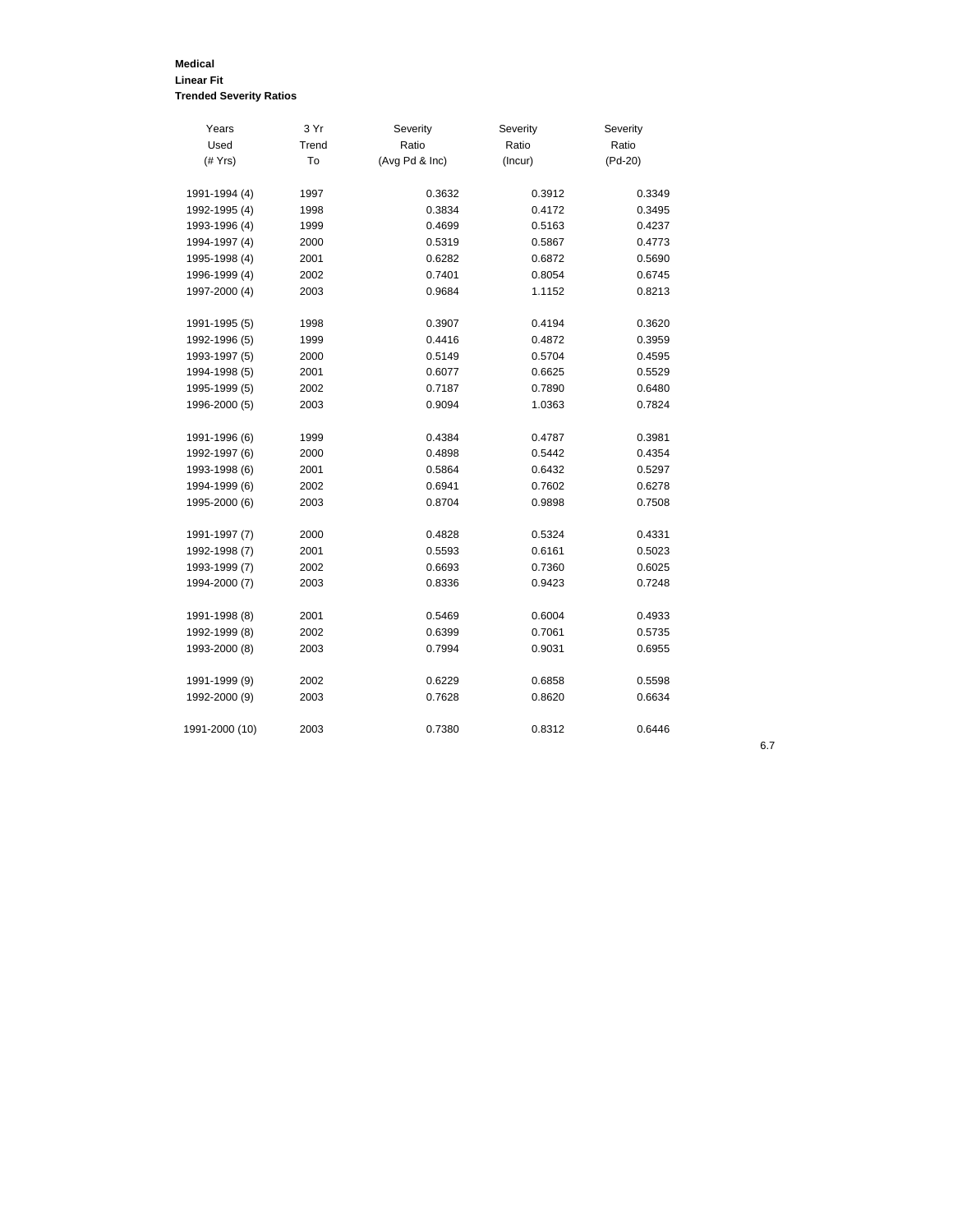#### **Medical Linear Fit Differences: (Actual - Trended)**

| Years          | 3 Yr  | Severity       | Severity  | Severity  |
|----------------|-------|----------------|-----------|-----------|
| Used           | Trend | Ratio          | Ratio     | Ratio     |
| $($ $#$ Yrs)   | To    | (Avg Pd & Inc) | (Incur)   | (Pd-20)   |
|                |       |                |           |           |
| 1991-1994 (4)  | 1997  | 0.0601         | 0.0676    | 0.0529    |
| 1992-1995 (4)  | 1998  | 0.1083         | 0.1101    | 0.1065    |
| 1993-1996 (4)  | 1999  | 0.0972         | 0.1003    | 0.0938    |
| 1994-1997 (4)  | 2000  | 0.1777         | 0.2220    | 0.1332    |
| 1995-1998 (4)  | 2001  | 0.0697         | 0.1128    | 0.0268    |
| 1996-1999 (4)  | 2002  | $-0.0248$      | 0.0121    | $-0.0617$ |
| 1997-2000 (4)  | 2003  | $-0.2252$      | $-0.2828$ | $-0.1672$ |
| 1991-1995 (5)  | 1998  | 0.1010         | 0.1079    | 0.0940    |
| 1992-1996 (5)  | 1999  | 0.1256         | 0.1294    | 0.1216    |
| 1993-1997 (5)  | 2000  | 0.1947         | 0.2382    | 0.1510    |
| 1994-1998 (5)  | 2001  | 0.0902         | 0.1375    | 0.0429    |
| 1995-1999 (5)  | 2002  | $-0.0033$      | 0.0285    | $-0.0352$ |
| 1996-2000 (5)  | 2003  | $-0.1662$      | $-0.2039$ | $-0.1283$ |
|                |       |                |           |           |
| 1991-1996 (6)  | 1999  | 0.1287         | 0.1379    | 0.1194    |
| 1992-1997 (6)  | 2000  | 0.2198         | 0.2644    | 0.1751    |
| 1993-1998 (6)  | 2001  | 0.1115         | 0.1568    | 0.0661    |
| 1994-1999 (6)  | 2002  | 0.0212         | 0.0573    | $-0.0150$ |
| 1995-2000 (6)  | 2003  | $-0.1272$      | $-0.1574$ | $-0.0967$ |
| 1991-1997 (7)  | 2000  | 0.2268         | 0.2762    | 0.1774    |
| 1992-1998 (7)  | 2001  | 0.1386         | 0.1839    | 0.0935    |
| 1993-1999 (7)  | 2002  | 0.0460         | 0.0815    | 0.0103    |
| 1994-2000 (7)  | 2003  | $-0.0904$      | $-0.1099$ | $-0.0707$ |
|                |       |                |           |           |
| 1991-1998 (8)  | 2001  | 0.1510         | 0.1996    | 0.1025    |
| 1992-1999 (8)  | 2002  | 0.0754         | 0.1114    | 0.0393    |
| 1993-2000 (8)  | 2003  | $-0.0562$      | $-0.0707$ | $-0.0414$ |
| 1991-1999 (9)  | 2002  | 0.0924         | 0.1317    | 0.0530    |
| 1992-2000 (9)  | 2003  | $-0.0196$      | $-0.0296$ | $-0.0093$ |
| 1991-2000 (10) | 2003  | 0.0052         | 0.0012    | 0.0095    |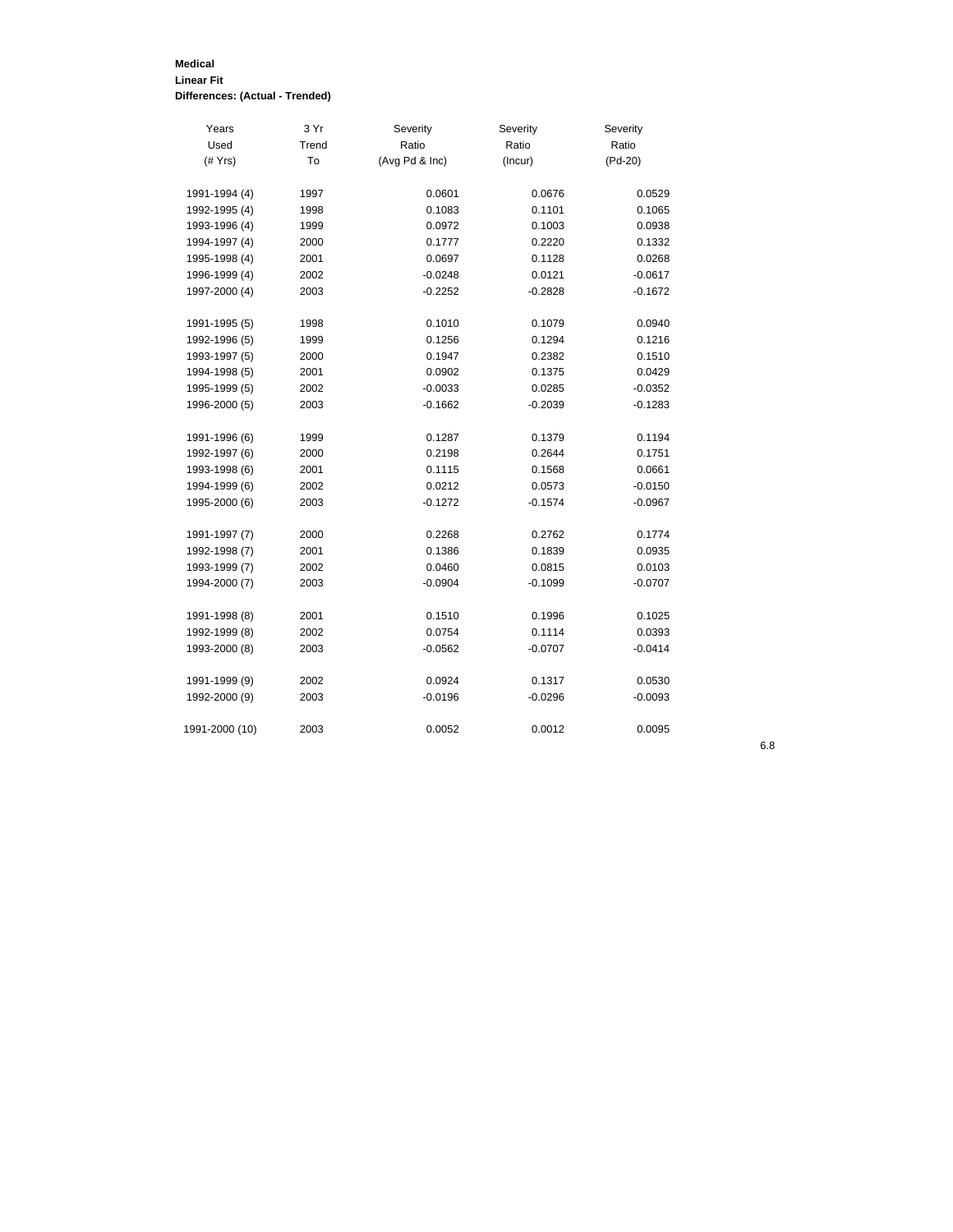# **Medical Exponential Fit Trended Severity Ratios**

| Years          | 3 Yr  | Severity       | Severity | Severity  |
|----------------|-------|----------------|----------|-----------|
| Used           | Trend | Ratio          | Ratio    | Ratio     |
| $($ # $Yrs)$   | To    | (Avg Pd & Inc) | (Incur)  | $(Pd-20)$ |
|                |       |                |          |           |
| 1991-1994 (4)  | 1997  | 0.3723         | 0.4051   | 0.3401    |
| 1992-1995 (4)  | 1998  | 0.3899         | 0.4299   | 0.3516    |
| 1993-1996 (4)  | 1999  | 0.4958         | 0.5542   | 0.4398    |
| 1994-1997 (4)  | 2000  | 0.5716         | 0.6389   | 0.5057    |
| 1995-1998 (4)  | 2001  | 0.6901         | 0.7667   | 0.6146    |
| 1996-1999 (4)  | 2002  | 0.8260         | 0.9020   | 0.7498    |
| 1997-2000 (4)  | 2003  | 1.1522         | 1.3589   | 0.9497    |
| 1991-1995 (5)  | 1998  | 0.4033         | 0.4378   | 0.3697    |
| 1992-1996 (5)  | 1999  | 0.4574         | 0.5139   | 0.4035    |
| 1993-1997 (5)  | 2000  | 0.5519         | 0.6239   | 0.4829    |
| 1994-1998 (5)  | 2001  | 0.6689         | 0.7382   | 0.6005    |
| 1995-1999 (5)  | 2002  | 0.8112         | 0.9043   | 0.7193    |
| 1996-2000 (5)  | 2003  | 1.0667         | 1.2367   | 0.8985    |
|                |       |                |          |           |
| 1991-1996 (6)  | 1999  | 0.4588         | 0.5090   | 0.4104    |
| 1992-1997 (6)  | 2000  | 0.5164         | 0.5864   | 0.4497    |
| 1993-1998 (6)  | 2001  | 0.6433         | 0.7196   | 0.5694    |
| 1994-1999 (6)  | 2002  | 0.7846         | 0.8710   | 0.6992    |
| 1995-2000 (6)  | 2003  | 1.0247         | 1.1929   | 0.8602    |
| 1991-1997 (7)  | 2000  | 0.5128         | 0.5769   | 0.4514    |
| 1992-1998 (7)  | 2001  | 0.6030         | 0.6800   | 0.5292    |
| 1993-1999 (7)  | 2002  | 0.7535         | 0.8459   | 0.6639    |
| 1994-2000 (7)  | 2003  | 0.9786         | 1.1283   | 0.8315    |
| 1991-1998 (8)  | 2001  | 0.5923         | 0.6649   | 0.5226    |
| 1992-1999 (8)  | 2002  | 0.7077         | 0.8006   | 0.6185    |
| 1993-2000 (8)  | 2003  | 0.9313         | 1.0788   | 0.7885    |
| 1991-1999 (9)  | 2002  | 0.6902         | 0.7786   | 0.6052    |
| 1992-2000 (9)  | 2003  | 0.8707         | 1.0121   | 0.7350    |
| 1991-2000 (10) | 2003  | 0.8406         | 0.9729   | 0.7136    |
|                |       |                |          |           |